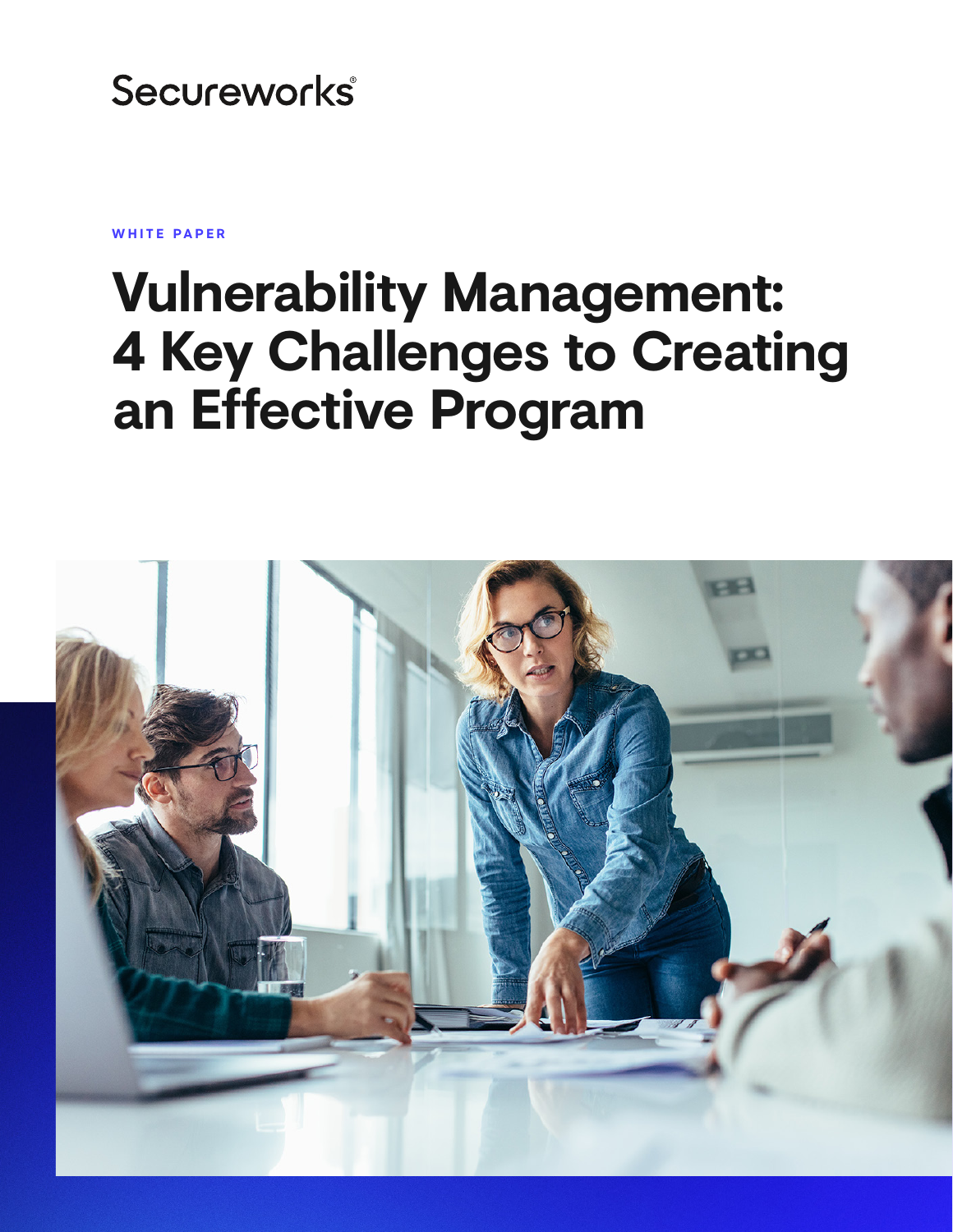Vulnerability management (VM) is one of the most challenging components in cybersecurity to develop and mature to meet addressable risk. Many organizations struggle to secure a comprehensive and mature vulnerability management program. And while it's foundational to cybersecurity and integral to security strategy, if you don't handle vulnerability management basics correctly, then the overall strategy is set to fail.

Technology can only be part of the equation — people, policy, and process will ultimately decide success — and it's important to know some of the challenges and obstacles to developing a program that will help companies identify areas of improvement. Some technologies, however, can help you focus on the process and outcomes, as opposed to management and configuration.

In this paper, we discuss four customer challenges commonly faced when creating an effective VM program.

## **1. Asset Identification**

Asset identification is foundational to all programs and frameworks. Without a comprehensive view of all assets — including hardware, operating systems, virtual systems, and web applications — there will be no base from which to start, making it hard to accurately define scope and risk within the environment.

You should identify asset owners in order to define the criticality of the asset to the business. This often requires insight and cooperation with multiple internal business units and stakeholders to understand function and context. From here, you can identify criticality, scanning cadence, and whether you can  $-$  or should  $-$  apply exceptions to exposures. Understanding where those assets live within the environment is also important. Some of the biggest gripes are slow scans or impacts on network performance, and if you are somehow scanning assets on the wrong side of a firewall, it's no surprise this is happening. Much of the effort for this phase of the program is consultative, often lengthy and continuous throughout the program lifecycle.

Discovery scans are an important element to make sure the view of the environment is accurate and up to date, as well as to identify assets that pose a risk. Unknown and unmanaged assets can create gaping holes through which adversaries can gain access. Authenticated scans will help the business understand vulnerabilities on a device, as well as gain visibility into applications across the environment.

There are opportunities to reduce burden and accelerate the time-to-value through next-generation platforms. These technologies use machine learning and automation to overcome common obstacles when creating and administering a VM program.

## **2. Remediation and Prioritization**

This is probably one of the hardest elements to master in any VM program. In the two years spanning 2019 and 2020, nearly 40,000 vulnerabilities were identified<sup>1</sup>. It's common for organizations to have thousands of internal and external vulnerabilities

Vulnerability management is one of the most important components of an enterprise security program, and yet it's consistently contentious and difficult to implement. It requires an organization to understand the inherent risk of security breaches to its business, as this understanding will help shape the program. It's key to ensure the VM program appropriately addresses risk to provide a solution that balances requirements, business risk, and cost.

# Secureworks

<sup>&</sup>lt;sup>1</sup> National Institute of Standards and Technology (NIST), [National Vulnerability Database](https://nvd.nist.gov/vuln/search/statistics?form_type=Basic&results_type=statistics&search_type=all)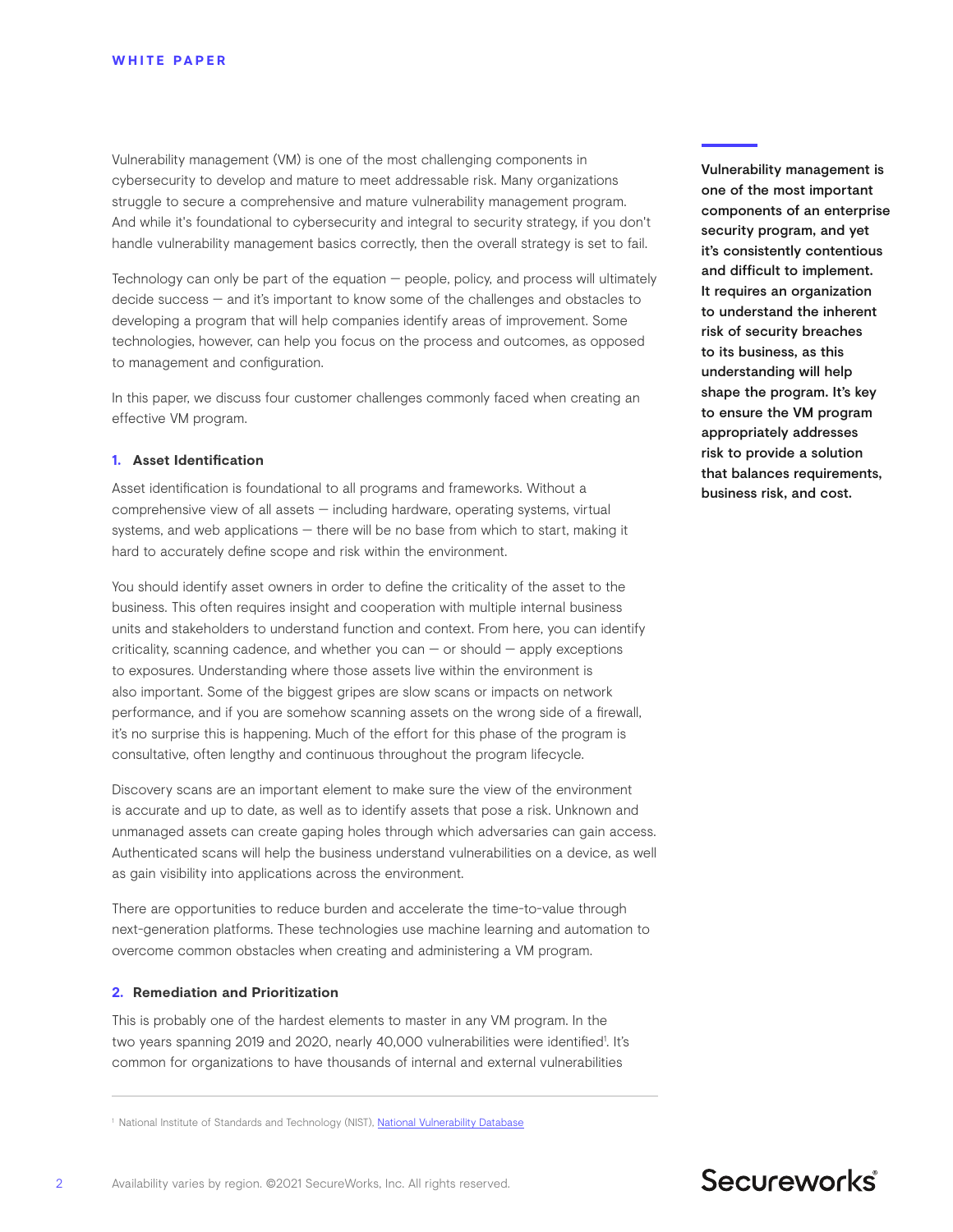which have existed for a long time. The average time to resolve critical application vulnerabilities is often between two and three months. Some vulnerabilities have taken much longer to resolve — if they've been resolved at all. This exposure creates significant risk.

There are an overwhelming number of vulnerabilities for companies to validate and resolve. Just as SOC analysts are often overwhelmed with alerts, vulnerability management administrators frequently get overwhelmed by their workload too. This fatigue can result in missed critical vulnerabilities, exposing organizations to the risk of a breach.

The application of threat intelligence is critical to understanding the real-world risk that vulnerabilities pose to an organization. Prioritization of threats allows administrators to focus on risks which are actively exploited in the wild by threat actors. This approach vastly reduces the burden on administrators and focuses attention on what can provide an intrinsic reduction of risk to the business. A key element to the application of threat intelligence is the laborious tasks completed earlier in your program development: asset identification and classification.

Each environment is unique, and standard feeds and classifications of vulnerabilities are unlikely to completely apply to individual architectures. A complete picture of assets, locations, their classifications, criticalities, and characteristics will help prioritization efforts. Identifying those key assets in an environment can direct remediation efforts to address the most critical vulnerabilities first.

### **3. Executive Sponsorship**

There is another important element to a successful vulnerability management program: Support from the top. Without executive sponsorship and buy-in from key stakeholders, an organization's program will struggle.

Key stakeholders within business units need to be identified. They often come from leaders in endpoint, network, server infrastructure, and software development. Communication and buy-in from these leaders will underpin the program to ensure timely and effective remediation of vulnerabilities, as well as helping provide support and tackle reporting issues.

Remediation planning is a critical element. The planning of remediation efforts should be closely linked with the prioritization of vulnerabilities and the management platform, which provides a closed loop process for tracking and reporting purposes.

Vulnerability management can't be an isolated effort. Engagement from all business units is necessary, and communication and participation from across the organization is critical. Those key parties will include not just various IT business units, but other departments such as legal, HR, and executive leadership. If there is a breach, those groups will need to understand the root cause and whether it could have been prevented – a concern of particular importance for organizations with cyber insurance. A point of emphasis: Platforms and technology can help assist prioritization. But you should assess vulnerabilities in the context of where the asset resides in your environment, its criticality, and in accordance with external intelligence. Otherwise properly assessing the true risk a vulnerability poses will require much more work.

## Secureworks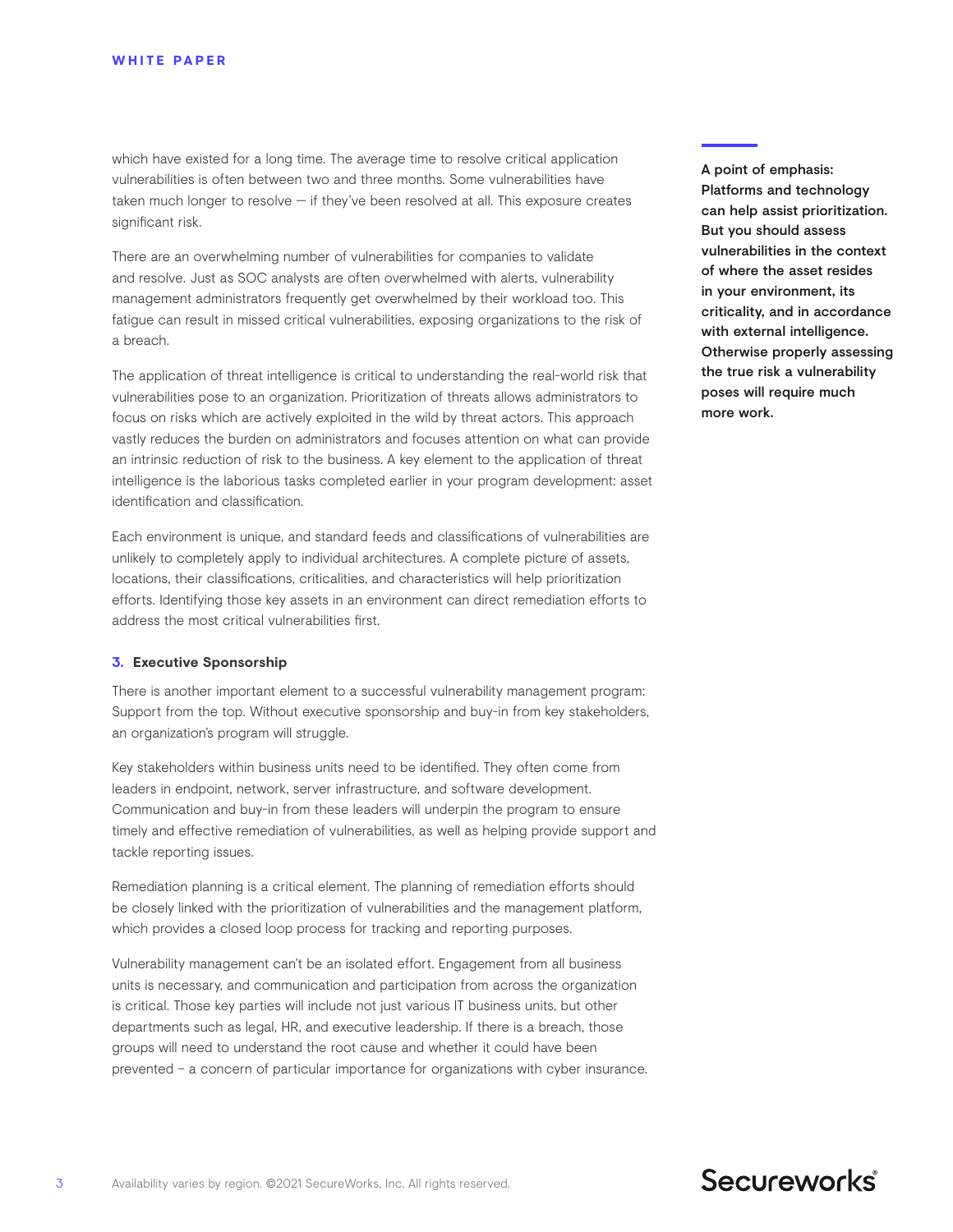#### **4. Program Evolution and Maturity**

Resources are critical. Understanding resource constraints will help define the maturity level an organization can achieve. Security budgets are often tight, and this can limit the ability to build a gold-standard vulnerability management program.

Overreach will strain the program and impact results. Set realistic expectations so the program can pursue achievable goals. A top-down approach can help bring available resources into the VM team, and allow all stakeholders to share the program's responsibility and success. Whether it's a shared requirement or the VM team's responsibility, resources need to orchestrate and validate the program and outcomes. That validation step will ensure  $-$  from a technical perspective  $-$  that risks are addressed (mitigated, transferred, or accepted) and, from a governance perspective, results are measured, reported, and effectively communicated across the business.

Understanding how to measure success helps you assess whether your strategy has reduced security risk for the business, and helps you communicate this to leadership and stakeholders. Vulnerability management is not measured by numbers.

Effective communication is essential. Ensure all relevant information is passed to key stakeholders and included in executive-level reporting. Most executives don't want to see a list of vulnerabilities and their associated patches – those will be for your technical stakeholders. High-level charts demonstrating a reduction over time are more likely to resonate with leadership.

## **Keys to Success: In Conclusion**

Without a clear strategy and buy-in from leadership, your vulnerability management program is likely to struggle. The initial planning, design, and build phases of your program are often the most critical, as they provide a solid base for investment across the business. This will help the team discover and assess all assets. Without this, you'll never know true risk, and the desired outcome of measurable risk reduction will be compromised.

Applied threat intelligence is also essential to understanding risk and prioritizing remediation efforts. Threat intelligence allows focus on vulnerabilities that are most impactful to the business and pose the greatest risk. Initial visibility into the risk to an organization will ultimately inform reporting and governance, empowering a team to reduce risk rather than the numbers of vulnerabilities, and provide measurable value to the business, underpinning initiatives throughout.

Reducing



won't necessarily reduce risk if high-risk vulnerabilities aren't addressed.